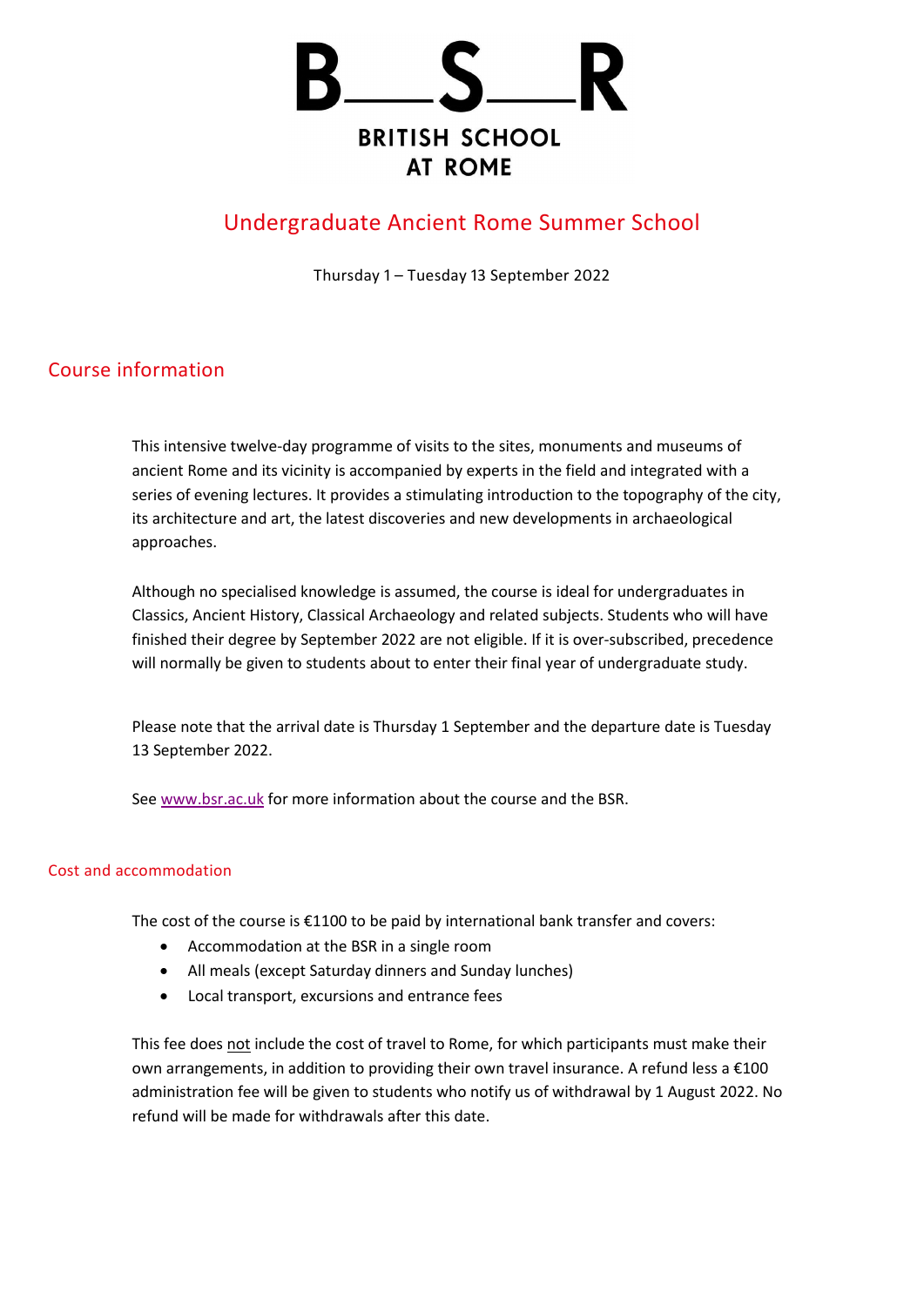We strongly recommend that students explore the possibility of having cancellation cover as part of their travel insurance policy.

#### How to apply

Applications should be emailed to: [segretaria@bsrome.it](mailto:segretaria@bsrome.it)

The selection of participants will be made by the Course Director in consultation with the BSR on the basis of merit.

Your application must include:

- 1. a cover letter detailing your interest in Rome, explaining why you wish to participate in the Summer School and what you hope to gain from it
- 2. an academic curriculum vitae with your contact details (telephone and email) and details of University courses/modules undertaken with results
- 3. one letter of academic reference (referees should email references directly to [segretaria@bsrome.it](mailto:segretaria@bsrome.it) References must be received by the closing date and it is the responsibility of the applicant to ensure this)
- 4. an essay on any subject relating to the Classical world. It must be an original work, not exceeding 10,000 words, and including footnotes or endnotes and a full bibliography. The Gladstone Memorial Trust offers a prize worth £300 towards the cost of a place on the Summer School to the student who writes the best essay. Essays will be judged by members of the Faculty of Archaeology, History and Letters of the British School at Rome.

#### The deadline for receipt of applications is 6 June 2022

Applicants will be notified whether they have been accepted for the course by early July.

Bursaries are available in cases of particular financial need. Applicants should submit a statement of their financial circumstances together with their course application (one page of A4 maximum, detailing annual income and expenditure and the reason for applying). The referee's letter should confirm the need and that all appropriate applications for assistance have been made to the home university.

*The British School at Rome gratefully acknowledges the support of the Cambridge Classics Faculty, the Craven Committee of the Faculty of Classics, Oxford University, the Gladstone Memorial Trust and the Society for Promotion of Roman Studies.*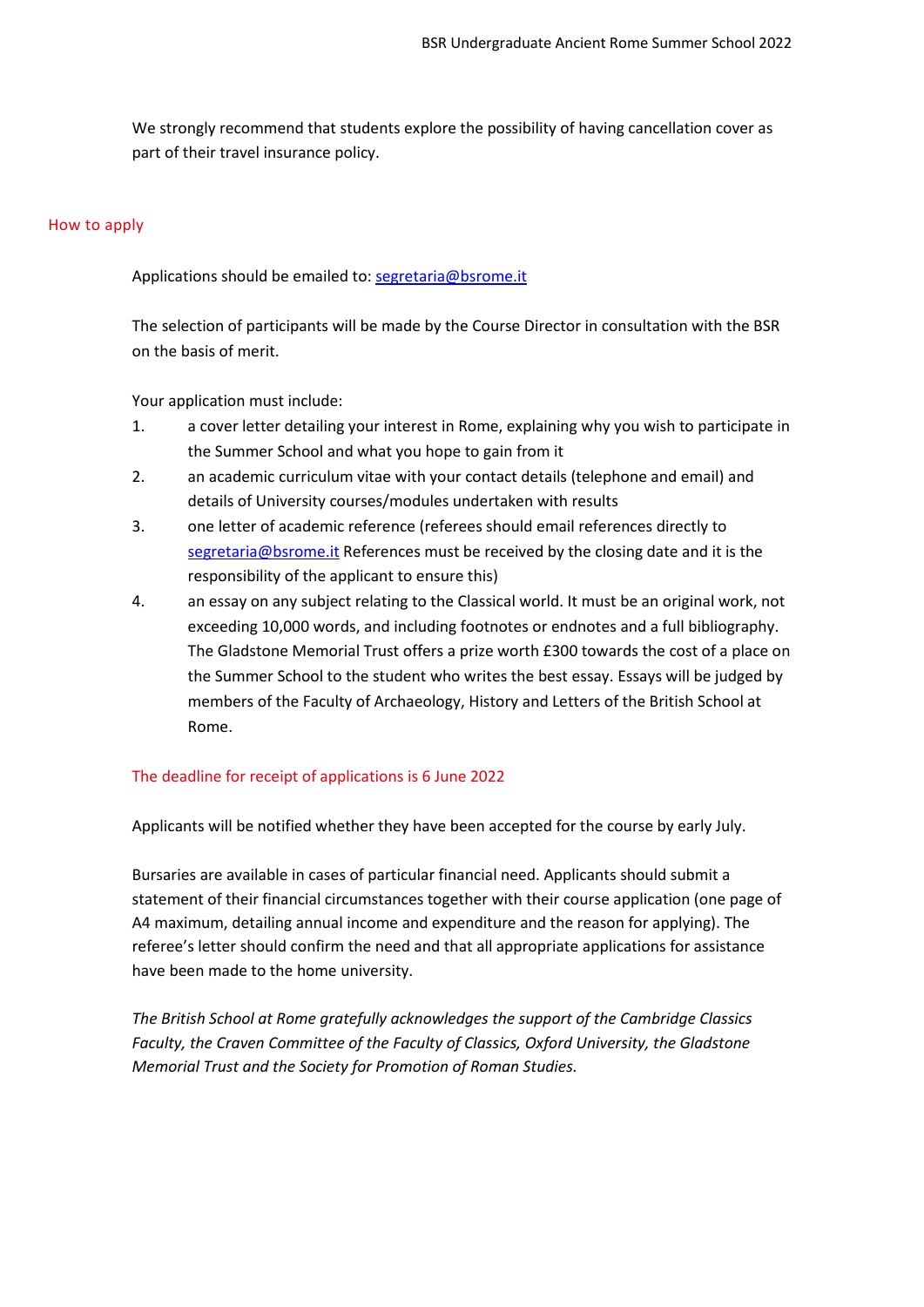#### Course Report 2021

The 2021 BSR Ancient Rome Summer School took place under more stringent restrictions than last year, with all UK arrivals to Italy obliged to quarantine for five days, take a negative test thereafter, and show proof of vaccination before entering monuments and museums. Social distancing and building works at the BSR further restricted space at the School. In the event, six students were accepted, from the universities of Oxford and Cambridge. All were 'pure' classicists, although with some preparation in art and archaeology. The Gladstone prize was awarded to Edward Lamb of St. Anne's College Oxford. Thanks to the generous financial assistance offered by the Roman Society, the Faculty of Classics at Cambridge, the Craven Committee and the Gladstone Memorial Trust, we were able to offer the students five extra days (board and lodging) for their quarantine period at no cost to themselves. This also meant there was considerable extra work for staff and tutors: special thanks go to Stefania Peterlini, in charge of administration, Christine Martin (hostel arrangements), and my co-tutor Ed Bispham (who also had to self-isolate on arrival). These added challenges were thought worthwhile in our determination to maintain continuity in the BSR's taught courses: as yet, we have not cancelled any of our Summer Schools due to Covid.

As in previous years, a thematic approach was adopted. This method has proved most successful for introducing students – especially those who, as this year, are generally more familiar with the texts than the material evidence – to the complexities and richness of the city of Rome. The approach focuses on the social, economic, political and religious activities which constituted life and death in the ancient city: 'themed' days included the Tiber and Provisioning Rome, Politics and the Forum Romanum, War and the Triumph, Leisure and Entertainment, Roads and Cemeteries, and the Transformations of Late Antiquity (please see the attached programme). The students made clear in their feedback that they approved: "The thematic structure proved to be excellent – certainly the best way to see and understand the ancient city". Seeing the same monuments and zones from varying conceptual and spatial viewpoints as the course develops gives the students a more profound understanding of the city in the time available – something which would be difficult were a topographical or chronological approach to be adopted: "The thematic structure of the course and return visits to sites (eg the Forum) helped prevent the vast wealth of evidence from becoming overwhelming". "I really enjoyed that we covered most of the sites/routes on foot: this helped to contextualise the information about the antique sites and made it easier to understand their relation to each other and to the city".

Despite additional restrictions during site visits (in addition to temperature checks, masks and social distancing, this year saw the need to display vaccine certificates prior to entry), the daily itineraries proceeded smoothly – due in no small part to Stefania's careful preparation. The special-access sites managed by *Zetema*, closed last year, re-opened, and our students could return to such key monuments as Monte Testaccio, the Tomb of the Scipios and the Auditorium of Maecenas. Monica Ceci (*Roma Capitale*) once again conducted a bravura tour of the Sacred Area of S. Omobono, and for the first time the special itinerary at the Colosseum enabled full access to the entire underground sector beneath the arena. Unsurprisingly, the students were impressed by the variety and riches on offer: "visiting sites usually closed to the public was amazing – the Domus Aurea was my highlight of the trip". Out of town visits to Ostia and Tivoli were especially appreciated. In short, "the breadth of content covered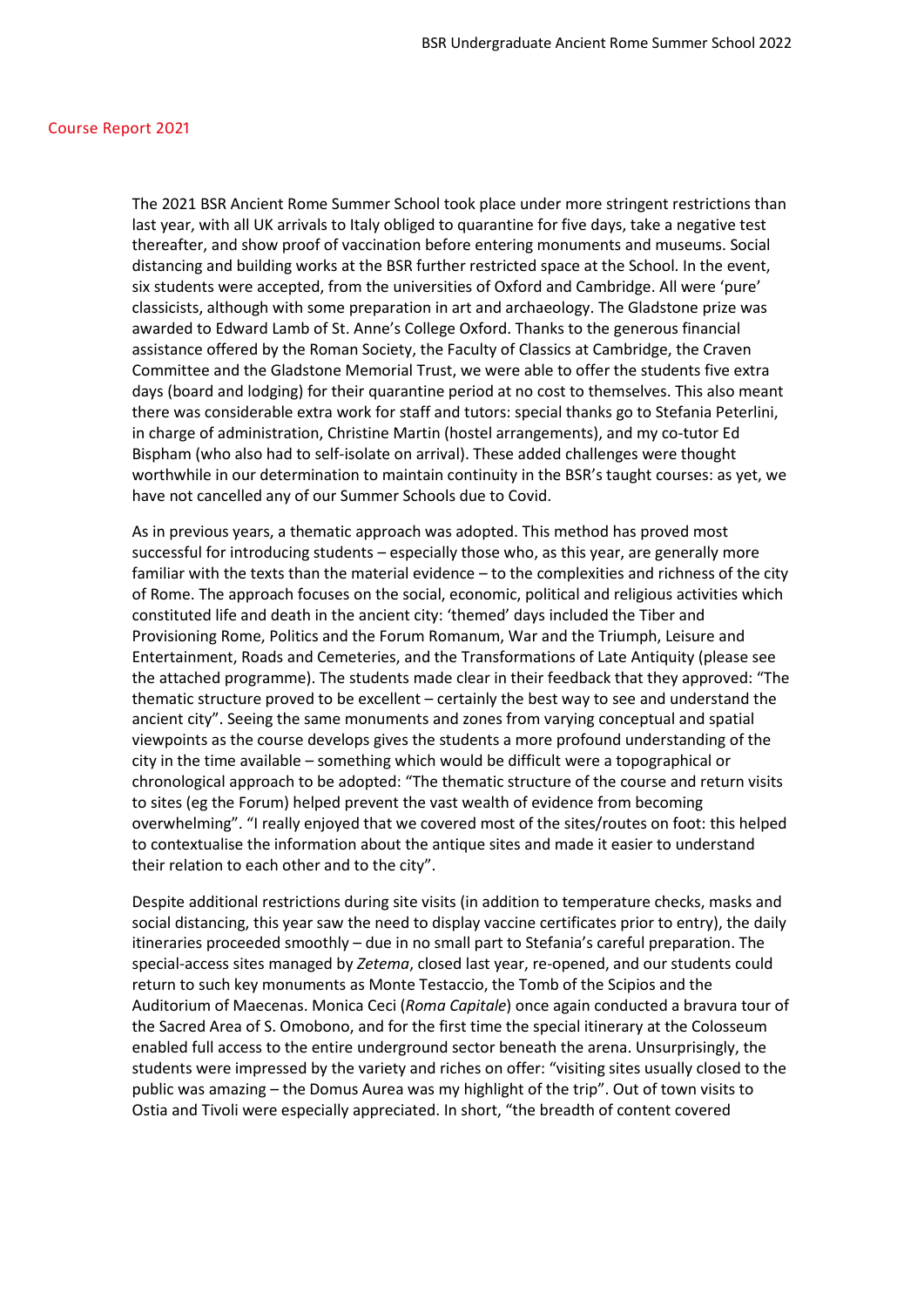(through different time periods and disciplines) gave valuable variation and a sense of Rome as a whole".

The course directors gave a series of lectures which served to introduce the following day's itinerary and provide background on such topics as Roman construction and decor (thus affording an opportunity to explore the BSR's collection of coloured marble samples assembled by John Ward-Perkins and Amanda Claridge). This year, the series was extended with four additional lectures, given on zoom during the initial quarantine period: this gave us the opportunity to cover such topics as archaic Rome and Roman religion, as well as an introductory lecture on the history of the BSR and its archaeological activities over the years. "Having lectures on the themes the day before was well-timed", observed one student. All were fully engaged with the topics on hand, which resulted in some fruitful discussion: "I found Robert and Ed's insights very informative – they were always willing to answer any questions I had".

By now the BSR staff – cleaners, cooks, waiters, administrative and library personnel – have adapted to operating in times of Covid. The need to start the quarantine period in August, before the end of the holiday period, presented fresh difficulties, which were surmounted partly thanks to the availability of Marco Redolfi and Gill Clark, under Stefania's expert guidance. Although one participant remarked on hold-ups in the food-supply, the rest were extremely positive regarding our efforts to organise and alleviate quarantining: "self-isolation had no significant hiccups and the School did well to handle it". One acknowledged the fact that these extra five days had been funded entirely by the School: "I really appreciated the BSR's quarantine provisions at no cost". Once released from self-isolation, the students found the School's facilities most agreeable, highlighting access to the library (unexpected for them, given the situation in most UK universities over the past year), as well as the bar, common room and dining hall. "The BSR has a wonderful, welcoming community. The staff and residents were supportive through quarantine and beyond" "The room was fantastic and one of the best I've stayed in". Some years ago, reacting to comments on the monotony of lunchtime *panini*, we arranged for the bar to vary these with rice and bulgur salads. As if to prove that you can't win in matters of taste, this year the most common complaint was the monotony of the salads, and a desire for a return to *panini*. On the plus side, "dinner was consistently excellent with large meals and high quality food".

In a year when face-to-face teaching, lectures and even library study have proved almost impossible, it was a great relief for students and tutors alike to return to something approaching normality. For classicists, to experience this on-site amid the monuments and museums of Rome was even more satisfying, as the participants themselves observed: "the course worked really well with a smaller number of students than usual... bar self-isolation and green passes, coronavirus presented no significant obstacles". The key objectives of enriching and contextualising material already studied and inspiring students in their final years were achieved: "My papers on late Republican history and literary texts have been considerably enriched now that I have an idea of where all these places and buildings are, rather than being vague monickers with no physical placement". "It has instilled in me a greater appreciation for both Rome's physicality and the late antique period, which I never thought I would find as fascinating as I have". In short, "the course was immensely helpful and very informative. As for my studies, I've seen more Roman/Greek/Etruscan buildings and pieces of art than in my whole life, some of it I've already encountered in academic papers/books, but a substantial part was completely new". The BSR thanks the Summer School's funders: the bursaries which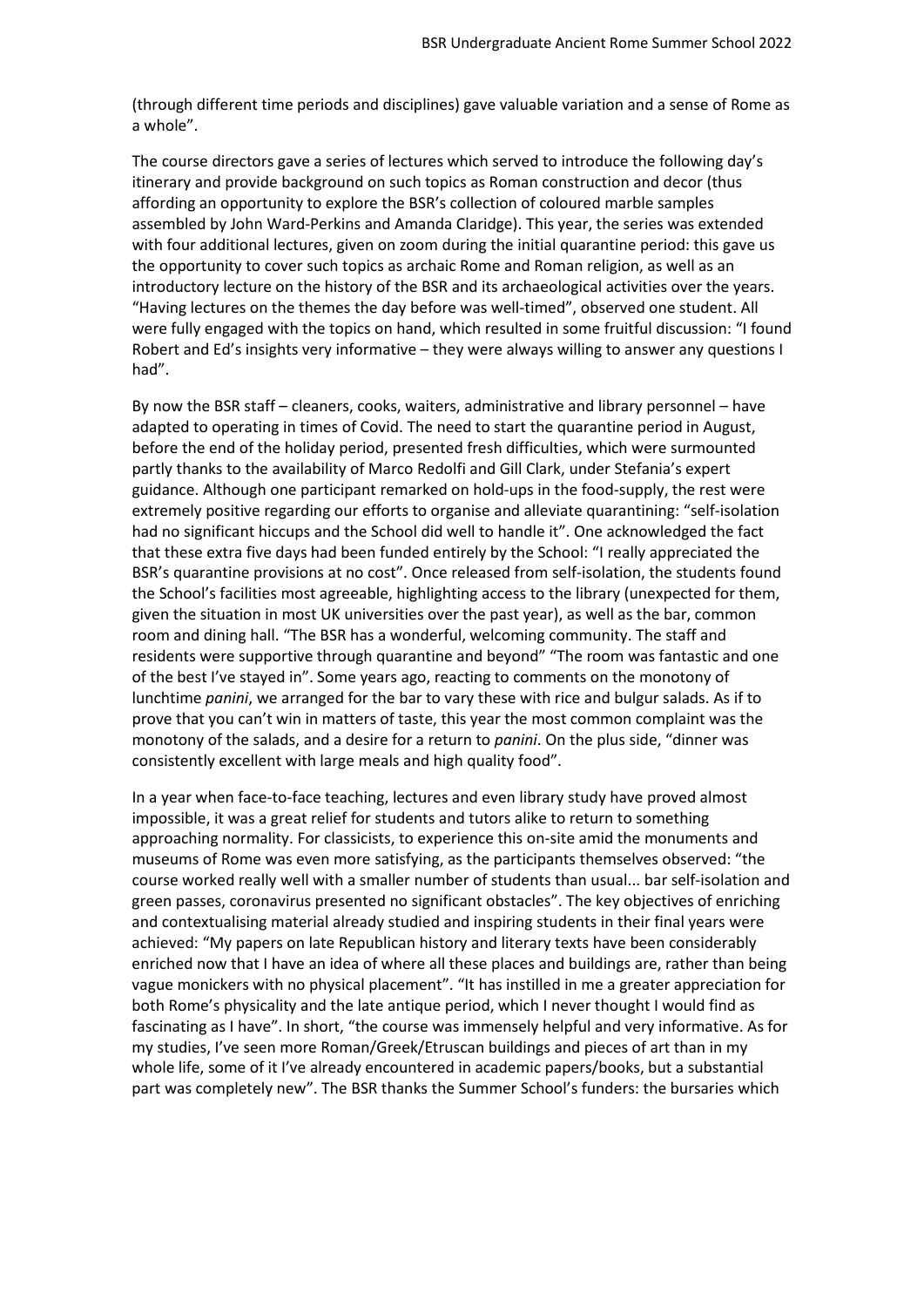they enable us to award – in this year more than any other – have been crucial in bringing the opportunity of the Summer School within reach of a broad range of promising young students.

Robert Coates-Stephens

#### Sample course itinerary

Day 1

Students arrive – orientation meetings (course outline, administration etc)

Day 2: THE TIBER

Leave 8.30

Forum Boarium: Temples of Hercules & Portunus / Area Sacra of S. Omobono / 'Arch of Janus' / Arch of the Argentarii / S. Maria in Cosmedin & crypt (Ara Maxima of Hercules?) / 'Porticus Aemilia' / Monte Testaccio / Tiber

18.30 Lecture: "The Fora" (Ed Bispham)

Day 3: FORUM ROMANUM Leave 8.30 Forum Romanum: Comitium, Rostra, Atrium Vestae, Regia, Temples of Concord, Vespasian, Saturn, Castor, Divus Julius, Basilicas Aemilia and Julia / Capitoline Museums & Tabularium

18.30 Lecture: "Principes" (Ed Bispham)

Day 4: PRINCEPS, DOMVS AND RES PVBLICA Leave 8.30

Forum of Augustus **/** Palatine: Domus Flavia, Antiquarium / Houses of Livia and Augustus / Museum of the Imperial Fora & Markets of Trajan / Columns of Trajan and Marcus Aurelius / Ara Pacis / Mausoleum of Augustus

18.30 Lecture: "The Triumph" (Ed Bispham)

Day 5: THE TRIUMPH OF THE REPUBLIC Leave 8.30

Pantheon / Area Sacra of Largo Argentina / Theatre of Pompey / Porticus of Octavia / Three Temples of Forum Holitorium / Temples of Apollo Sosianus & Bellona / Theatre of Marcellus / Circus Maximus & new excavations / Meta Sudans / Arch of Constantine / Forum Romanum, Via Sacra: Arches of Titus, Augustus and Septimius Severus / Mamertine Prison

18.30 Lecture: "Materials in Construction and Decoration" (Robert Coates-Stephens)

Day 6: FREE DAY